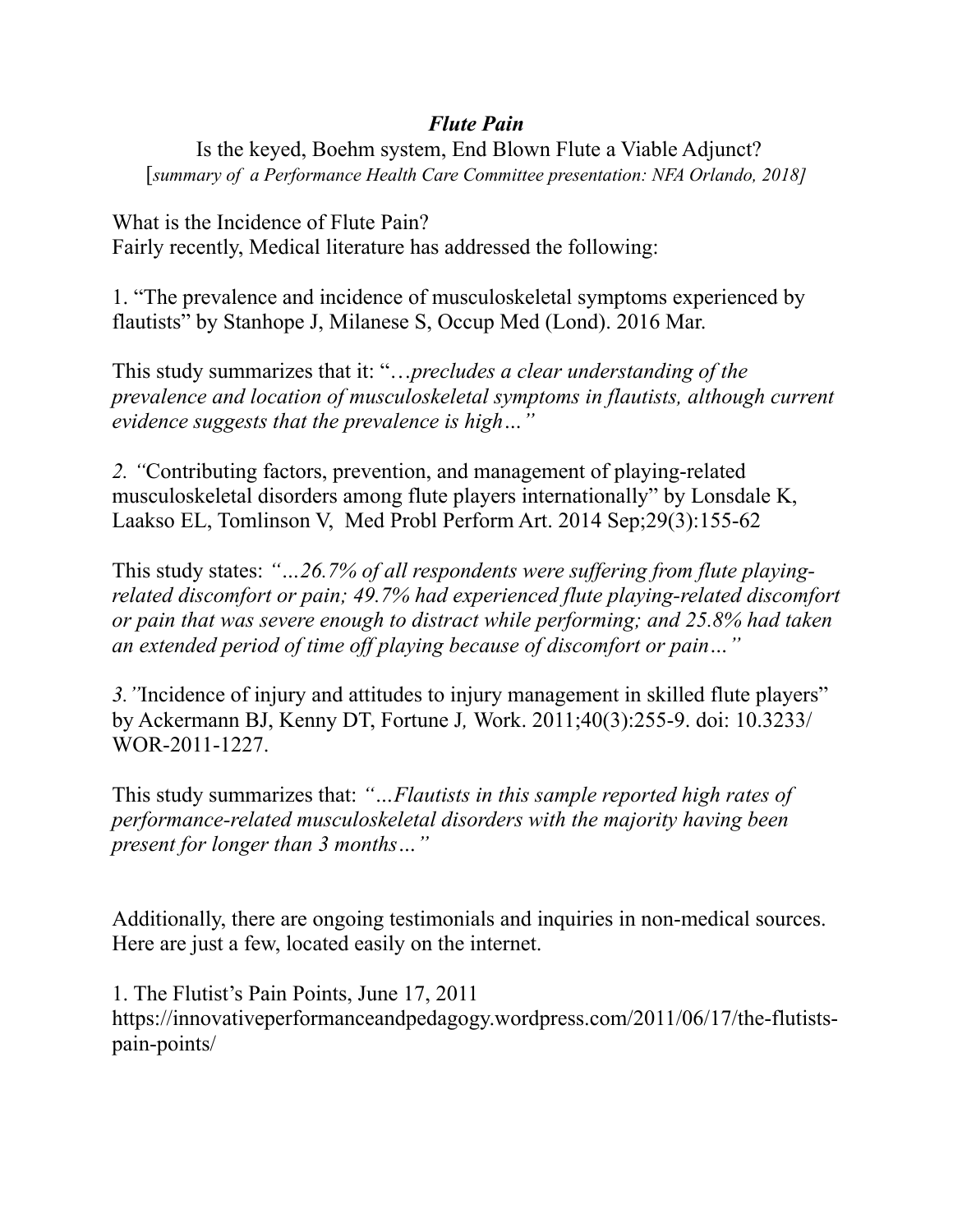This article lists the wrist, upper back, shoulder, and lower back as most common areas affected. It also offers a series of helpful physical exercises.

2. Pain in right hand... Oct. 19, 2007 <https://www.fluteland.com/board/viewtopic.php?t=2287>

A flutist seeks helpful advice on this message board

3. Thumb Pain - Oct. 6, 2007 https://fluteland.com/board/viewtopic.php?t=2267

A flutist seeks helpful advice on this message board

4. "A Flutist's Guide to Carpal Tunnel Syndrome" by Sandra Cox, D.M.A. March 26, 2018 https://www.flutespecialists.com/a-flutists-guide-to-carpal-tunnel-syndrome/

This article gives concise, helpful incites into managing CTS

5. "Flute Pain Cures" by Jen Cluff, Canadian flutist and teacher, http://www.jennifercluff.com/deathgrip.htm

This one features a comprehensive series of helpful articles on flute pain

What exactly is the keyed, Boehm system, End Blown Flute? Let's start with a picture as depicted below in the 1991 instrument patent of Sam Wesley, Sr. Notice that the lip plate is mounted uniquely on the end of the head joint. This facilitates the instrument being held and played in a relaxed position in front of the body, rather than transversely.

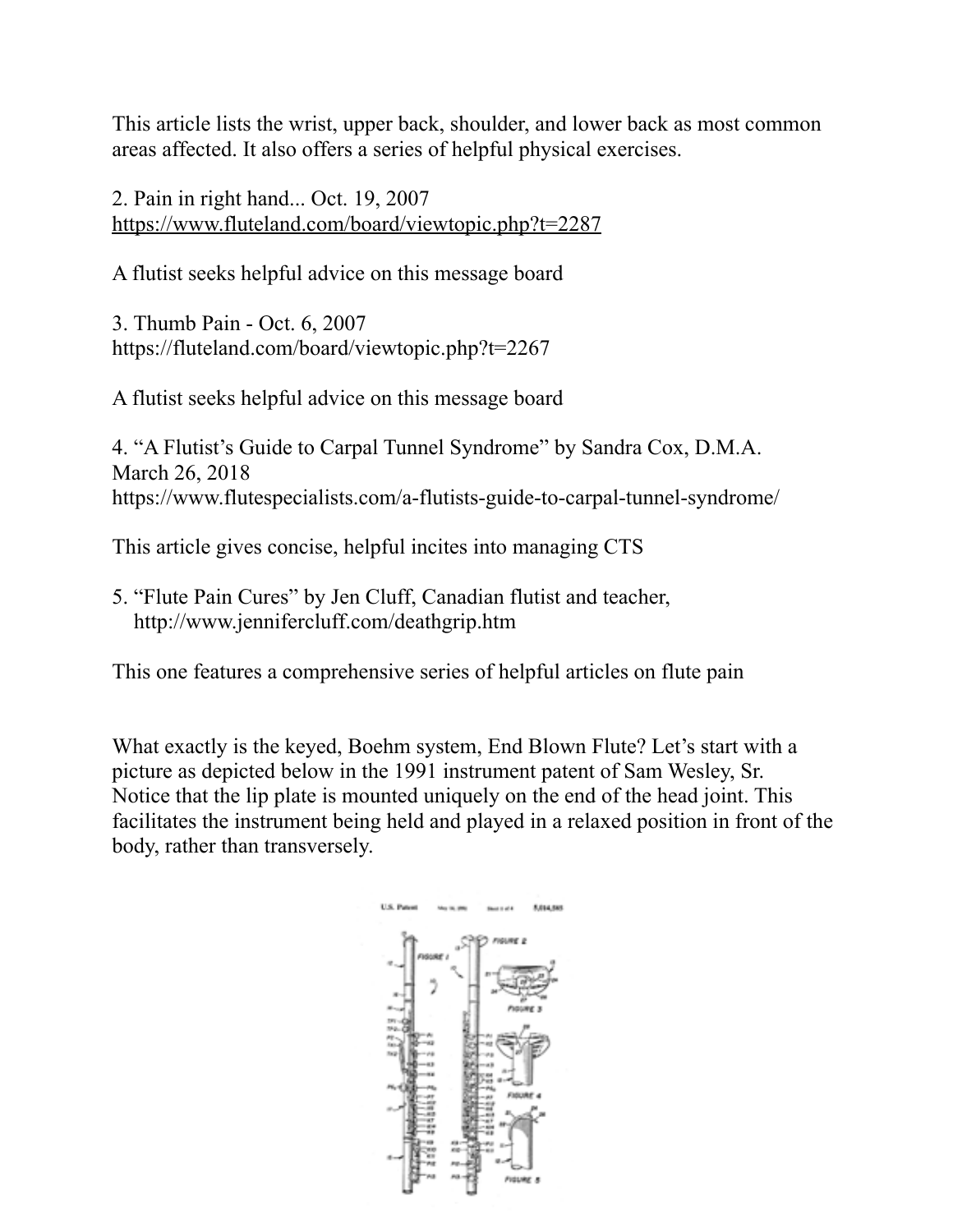In 1991, same year as the patent above, I was studying with Julius Baker, "The Dean of American Flutists", and preparing to perform one of his master classes. My daily practice time averaged close to eight hours and for the first time I was experiencing pain while playing.

At the 1991 NFA Convention in Washington, DC I became a daily visitor at the End Blown Flute booth of Sam Wesley. By convention's end I was coaching booth visitors in playing the instrument. Over the next few years, I not only was an endorser of the instrument, but became the first to record several CD releases featuring the Wesley End Blown Flute.

Following is a retrospective on the advantages and disadvantages of having adopted the Wesley End Blown Flute as an adjunct to flute-pain-management.

Advantages:

1. Upper body more relaxed when playing

2. Upper body pain of playing transversely immediately reduced and ultimately eliminated

3. Positioning the instrument in front felt and looked good to me, especially having played clarinet early on

Disadvantages:

1. Extended transition period requiring revisiting beginner's rudiments

2. I felt the need to retrofit my flute to accommodate a neck strap in an effort to minimize the flute shifting-around in response to finger movements. The neck strap addition helped but did not completely eliminate the flute-shifting.

3. Over time I developed a subconscious habit of shifting my lower jaw around to follow the shifting flute. This became an involuntary reflex which eventually showed up in my transverse flute playing. I currently do daily exercises aimed at re-programming my lower jaw. A future article will detail the methodology and outcome of this process.